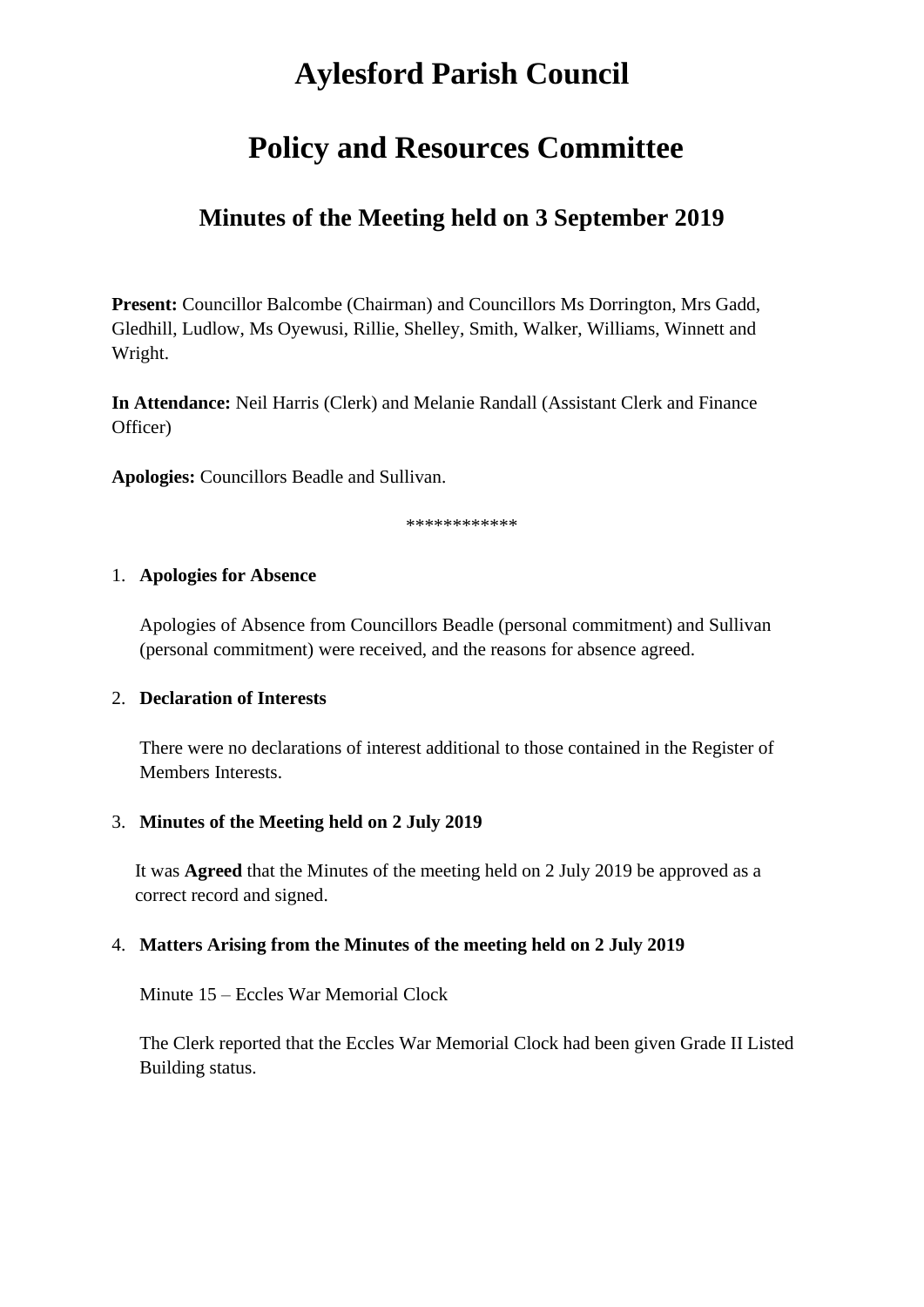#### 5. **Accounts for Payment**

The Council considered the Payment Schedule attached to the Agenda and Councillor Shelley proposed and Councillor Mrs Gadd seconded and it was **Agreed** that 23 payments totalling £14494.64 be made.

#### 6. **Finance Advisory Sub Committee**

The Committee received the minutes of the Finance Advisory Sub Committee held on 23 July 2019. It was **Agreed t**o note the minutes of the meeting held on 23 July 2019

#### 7. **Financial Matters**

The Clerk reported that Councillor Shelley wished to purchase 10 Hedgehog boxes for use in the community from his micro grant budget. It was **Agreed** that 10 Hedgehog boxes be purchased at a cost of £319.90 to be funded Councillor Shelley's Micro Grant.

#### 8. **Scout Hut Lease**

The Clerk reported that he had received correspondence from the Chair of the 1<sup>st</sup> Aylesford Scout Group indicating that they had decided not to proceed with building a new Scout hut on the area of land at the end of the Forstal Road Recreation Ground due to the costs of the scheme. They intended to continue to use the facility at the Friars. As a result they would not be entering into the lease with the Council for the aforementioned land. They also thanked the Council for all their support in this process.

The Clerk indicated that he would now look at the measures needed to secure the site and what use could be made of the site in the future and report back on the future use of this site to committee in due course.

#### 9. **Law and Order**

The Committee considered the monthly update for June and July from the local PCSO, a copy of which were attached to the Agenda.

The issue of youths congregating outside the shop in the High Street in Aylesford village potentially causing trouble was raised and it was asked if a CCTV camera could be provided in the High Street which could be used to prevent this type of issue arising. It was **Agreed** that the Clerk should find out prices for the type of camera that could be used to undertake this function effectively and report back to Committee.

#### 10. **KALC**

The Clerk had nothing to report to the Committee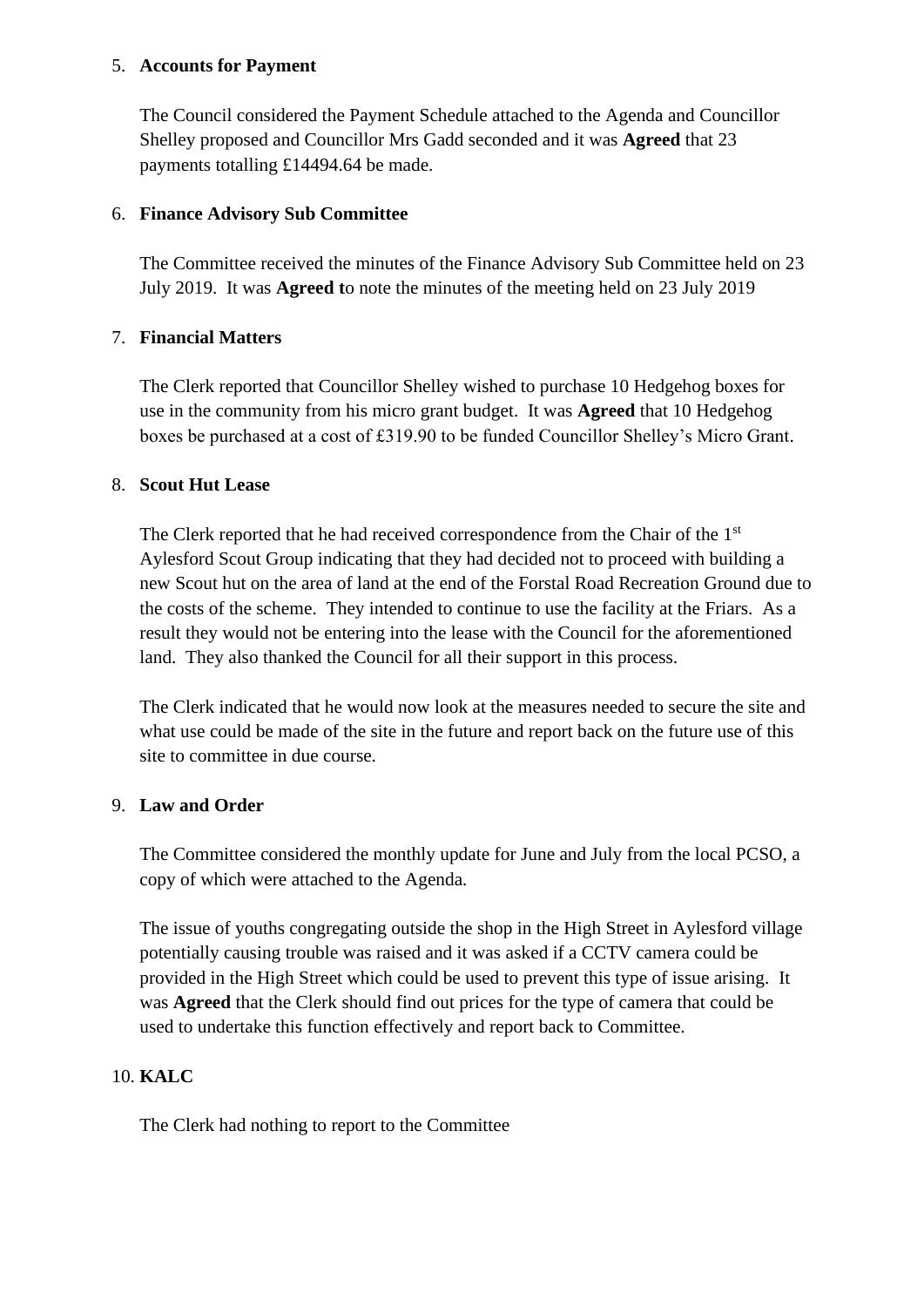#### 11. **TMBC Parish Partnership Panel**

The next TMBC Parish Partnership Panel is to be held on Thursday this week and it was **Agreed** that Councillor Shelley should raise the issue of the lack of attendance of a TMBC Planning Officer at our Planning Committees following a request at the meeting.

#### 12. **Council Vacancies**

It was **Noted** that the current vacancies on the Council were as follows: -

Aylesford South - 2.

#### 13. **Co-option to the Council Requests**

The Clerk reported that the Council had received a request from Wendy Papagno for cooption to the Council. A Statement setting out her reasons for wanting to join the Council and what she could bring to the Council was submitted to the committee. Following careful consideration of these statements it was **Agreed to recommend to the Council** that Mrs Wendy Papagno be co-opted to the Council.

#### 14. **Public Convenience Review – Aylesford Toilets**

The Clerk reported that he and the Chairman had met with Robert Styles and other Officers from TMBC to discuss the possible transfer of the toilets at Aylesford from TMBC to the Council. They had indicated that if the Council did not wish to take the transfer of the toilets they would have to close. The Clerk indicated that he would be looking to report back to the Committee at the next meeting with the financial costs of transfer to enable members to make a decision.

#### 15. **Outside Gym Equipment at Tunbury**

The Clerk reported that he had received the cost of replacing both arms of the Leg Press that had been damaged but that subsequently the rowing machine at this site had also been damaged and would need to be replaced. The Committee expressed their concern about the continuing damage to equipment at this site from vandalism. They felt that the Council could not continue to replace equipment damaged through vandalism and that following these repairs would not replace or repair the equipment if caused by vandalism. It was **Agreed** to replace/repair the Leg Press and Rowing Machine at a combined cost of £1642 but that if any further damage is inflicted by vandalism the Council would not repair/replace the equipment at this location.

#### 16. **Forstal Road Recreation Ground Car Park – Gully Cleansing**

The Clerk reported that the gullies and drains in the car park were causing problems with flooding etc and required cleansing. He reported that he had received quotes of £553 and